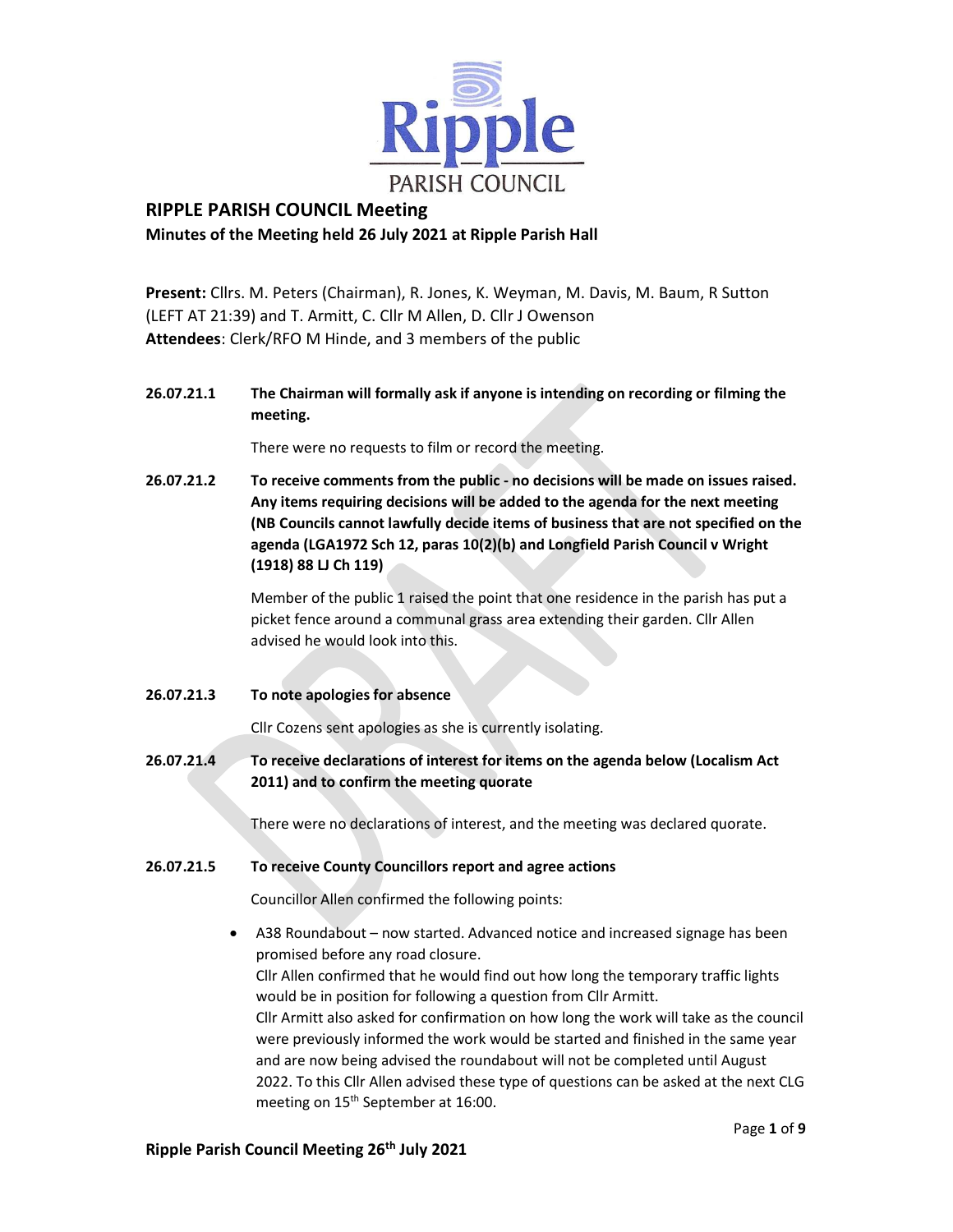

Cllr Sutton commented that the people of Ryall are concerned that moving the A38 will increase the incentive for people to cut through Ryall Road. Cllr Allen has raised this concern and has been assured there will be increased signage to prevent this.

- Saplings The county council has now agreed to replace the saplings on the A4104 in late October.
- Buses Councillor Allen spoke to the Managing Director of Worcester First who is concerned that they are currently running at 45% of pre covid levels which is not sustainable. Cllr Allen has requested a the one bus a week going to Worcester includes Ripple. The costings on running a bus to Tewkesbury has also been requested. If funding could be secured there would need to be a trial in order to ensure it is sustainable.
- Speeding The 8 County Councillors for the Malvern Hills District have met on 22.06.21 and are agreeing a joint approach however it is now understood that certain councillors have pulled out of the arrangement. A motion at WCC was put forward to demand the Police and Crime Commissioner take action. This was unfortunately voted down.
- Flood Hardstanding Money Cllr Allen confirmed this had been received and that he would like to be informed when the hardstanding is going in.
- Flood Money each County Councillor has been given a grant for residential protection and the prevention of flooding. Cllr Allen confirmed he had been given a grant of £40,000 of which £8000 is for local business, £13750 for flood protection for private residents. Ripple need to think of flooding projects to use some of the remainder of this money
- S106 Money This has been referred to a private solicitor to resolve. The last correspondence with the solicitor was December 2020. The money has been delayed as the original planning numbers were mixed up when the planning application went in.
- Overgrown Vegetation Cllr Allen met with the liaison officer to look at two spots a resident raised concerns over. The liaison officer was not concerned about the grass as it was not deemed a threat to life. The branches on the pear tree were considered a concern and so a letter has been sent to the property concerned. The liaison officer was also concerned about the tree near the bridge which shows evidence of vehicle strikes. At the moment there is confusion who is responsible for the land but once this is determined a letter will be sent.

### 26.07.21.6 To receive District Councillors Report and agree action

- Defibrillator MHDC are reviewing defibrillators in the district since a councillor had a heart attack on the cricket pitch and defibrillator saved his life.
- SWDP the opportunity to put through planning proposals. There have been a couple of challenges through developers due to contributions to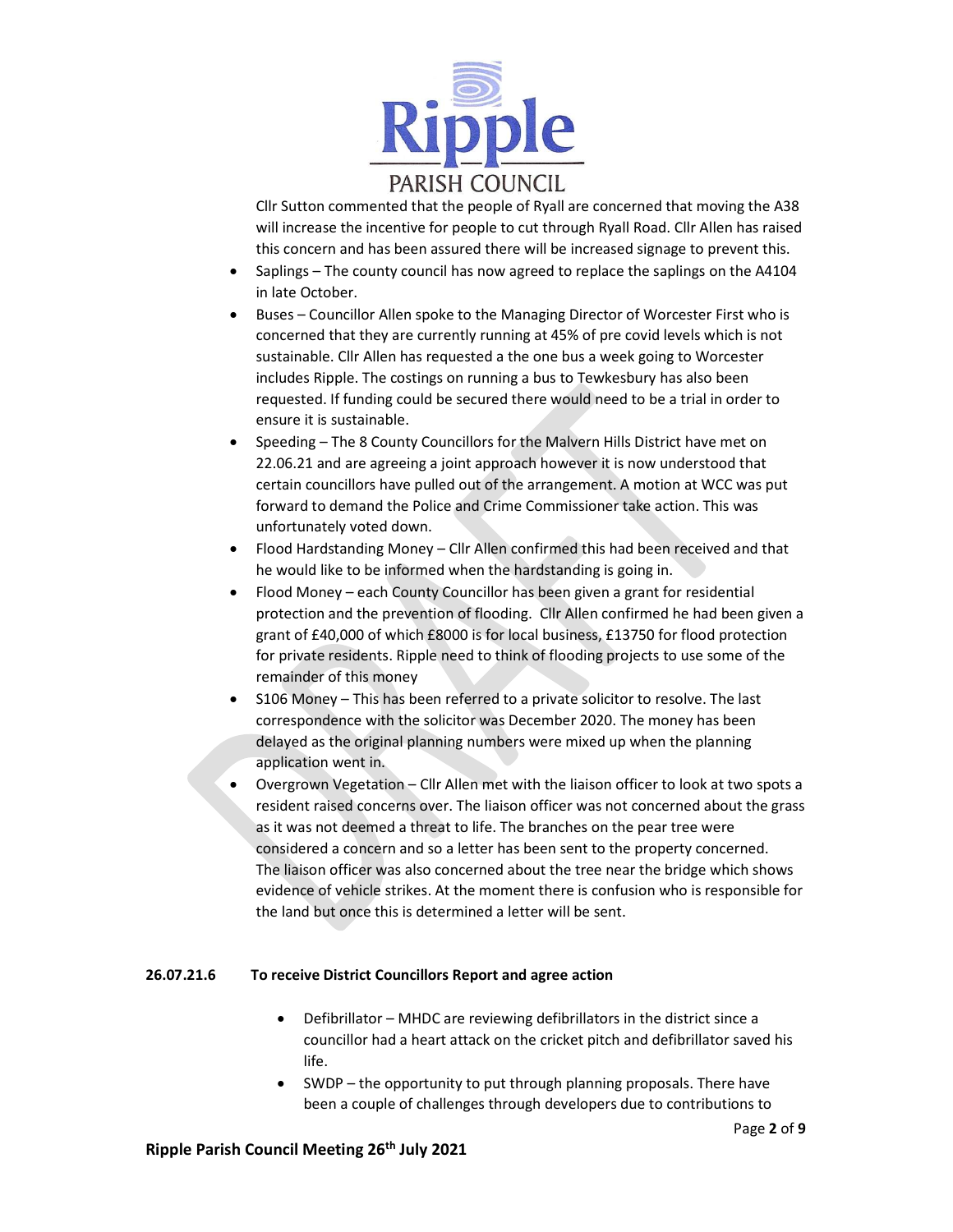

infrastructure. One challenge was successful as MHDC were unable to prove 5 year land supply.

- Community Development The District council starting to invest in asset based community development. The council can put money into the hands of spirited members of the public who can take initiative and develop ideas more efficiently than parish councils such as footpath organisations and library.
- Cllr Peters advised that a member of the public had complained to him about the number of lorries going through Uckinghall for the last couple of months causing damage to the road. There is a lot of soil going into the farm which is more than is deemed necessary for the agreed planning permission. Cllr Owenson advised he would look into this.

## 26.07.21.7 To discuss the defibrillator provisions in the parish and agree action

Council AGREED to support the request for a defibrillator in Naunton to be cited in the phone box.

Council AGREED it would make a contribution towards the cost of a Defibrillator in Naunton but wanted to understand what other sources of funding might be available (e.g. British Heart Foundation, charities and residents) before agreeing on an amount. Cllr Owenson agreed he would also make a contribution and indicated a figure in the region of £500.

Proposed by Cllr Jones Seconded By Cllr Baum

Cllr Davis has agreed to work out the costings.

Cllr Baum proposed that the council purchase the replacement pads for the defibrillators located at Beechwood and the Bluebell. Which was seconded by Cllr Jones.

The council unanimously AGREED to purchase the pads.

26.07.21.8 To confirm and agree minutes of the Parish Council Meeting held on 28 June 2021

Council APPROVED minutes from meeting held on 28 June 2021.

Proposed Cllr Jones Seconded Cllr Davis

26.07.21.9 To receive Clerk's report and agree actions

Clerk's report was given as per Appendix 1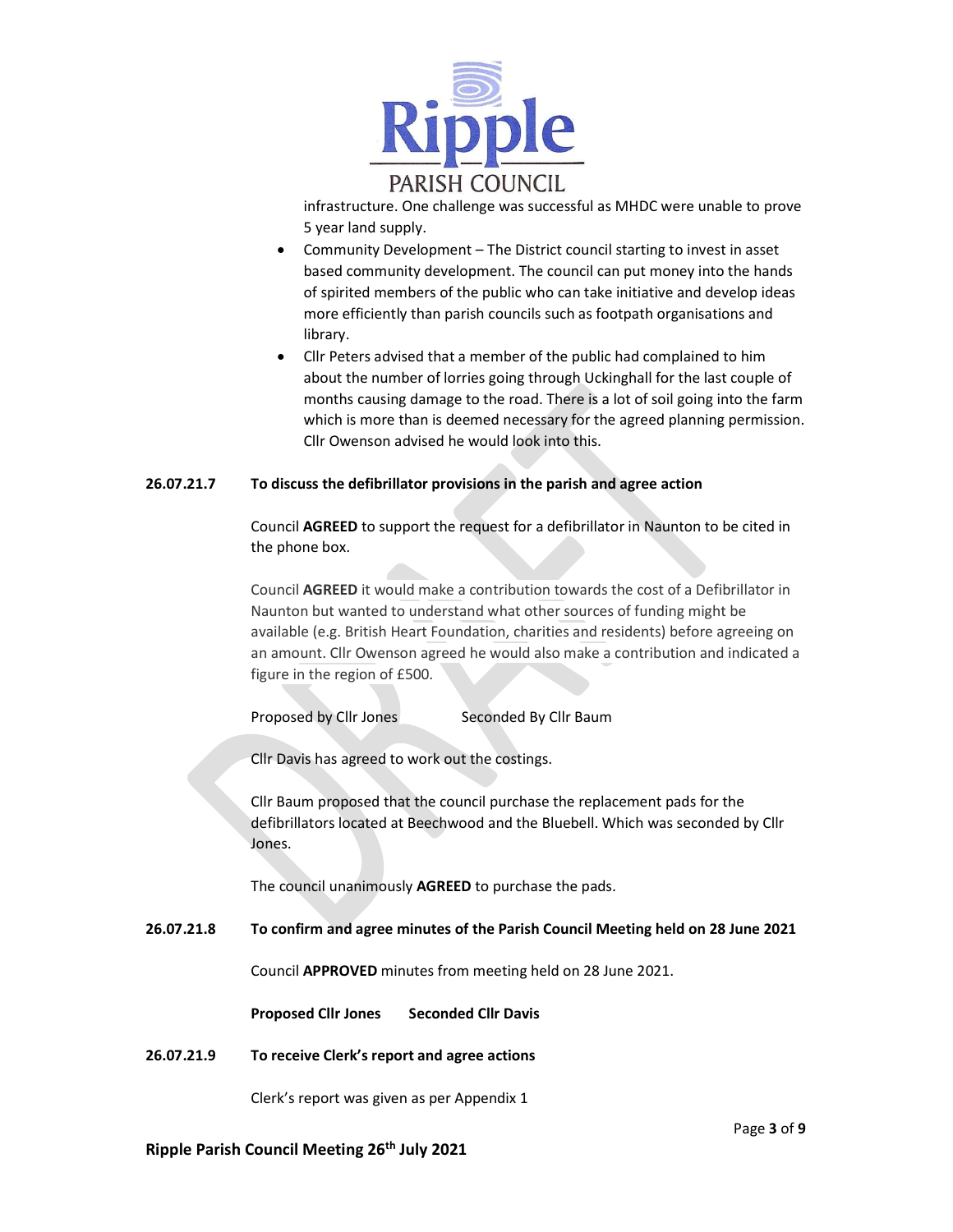

## 26.07.21.10 Finance, all documents circulated prior to the meeting

26.07.21.10a To approve Bank Reconciliation and Budget Monitoring Report Up to 16th July

Council APPROVED Bank Reconciliation and Budget Monitoring Report as per APPENDIX 2

26.07.21.10b To consider and resolve to agree Payment List and payments made since last meeting

Council APPROVED payment list and payments from last meeting

26.07.21.11 To discuss a replacement noticeboard in Ripple and agree actions

Council AGREED to replace the noticeboard in Ripple with the reclaimed VAT.

Proposed by Cllr Jones Seconded Cllr Peters

26.07.21.12 To discuss the bus service in the parish and agree actions

Council agreed that Cllr Allen had covered this item.

26.07.21.13 To discuss leaving areas on the recreation area for wild flowers and wildlife and agree actions

> Council AGREED that Cllr Baum would add to the summer newsletter for people to comment as it was not included in the existing plan for the recreation area.

26.07.21.14 To discuss the replacement memorial trees and agree actions

Council AGREED to replace the memorial tree with a 6 foot cherry tree.

Proposed by Cllr Davis Seconded by Cllr Baum

26.07.21.15 To discuss new street name request for Land at (Os 8604 4120) Ryall Court Lane, Holly Green, Upton Upon Severn and agree actions

Council AGREED they were happy with the name Copperfields

26.07.21.16 To discuss the money received for flood relief and agree actions

Council AGREED the Clerk should get quotes for hardstanding.

26.07.21.17 To discuss councillors biographies for the website and agree actions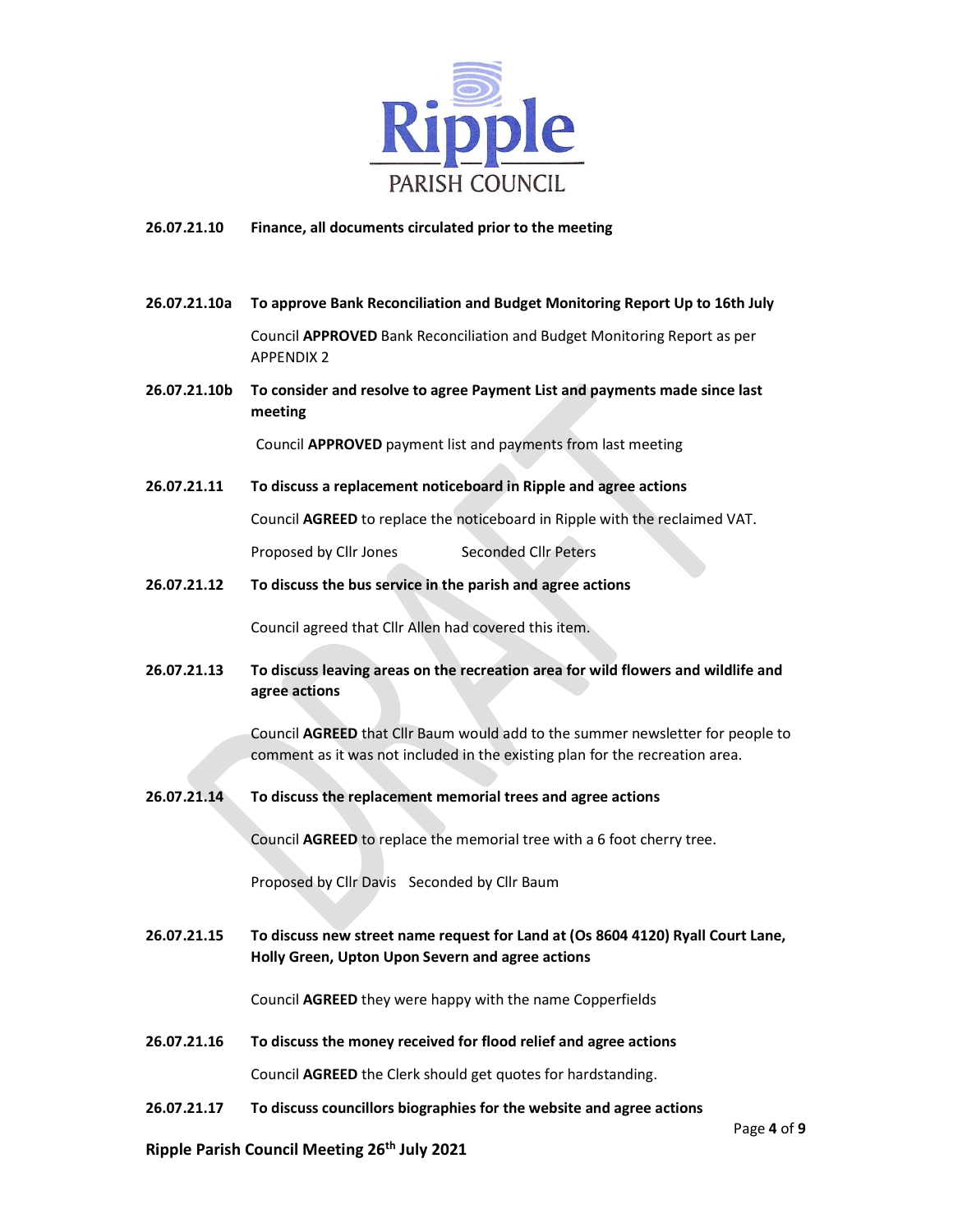

### 26.07.21.18 To discuss the housing needs survey and agree actions

Council AGREED to invite Rachel Tooth to the September meeting.

- 26.07.21.19 To discuss the following planning applications/appeals made since the last meeting and agree actions:
- 26.07.21.19a 21/01092/FUL Land at (Os 8751 4007) Strensham Road Naunton

Consultation response previously circulated to Members and forwarded to MHDC under delegated powers.

26.07.21.19b 21/01043/FUL Land at (OS 8594 4112) Holly Green, Upton

The council had no objection to this application

26.07.21.19c 21/01194/FUL Land at ( IS 8594 4112) Holly Green Upton

The council had no objection to this application

26.07.21.19d 21/01214/OL Land at (Os 8630 4134) Holly Green Upton

The council had no objection to this application

26.07.21.20 To review the newsletter and agree publication

Council AGREED the newsletter should be updated with the following:

- MHDC Boundary review
- Roundabout
- Saplings

26.07.21.21 To discuss MHDC Local Government Boundary review consultation and agree Actions

> The council **AGREED** this needed further discussion and should be added to the next agenda.

26.07.21.22 Presentation of leaving gift to Phil Aldridge and Victoria Portch.

The council presented the leaving gift they privately funded to Phil Aldridge and thanked him for all his hard work. As Victoria Portch was unable to attend her leaving gift will be delivered to her house.

26.07.21.23 To receive agenda items for the next meeting of the council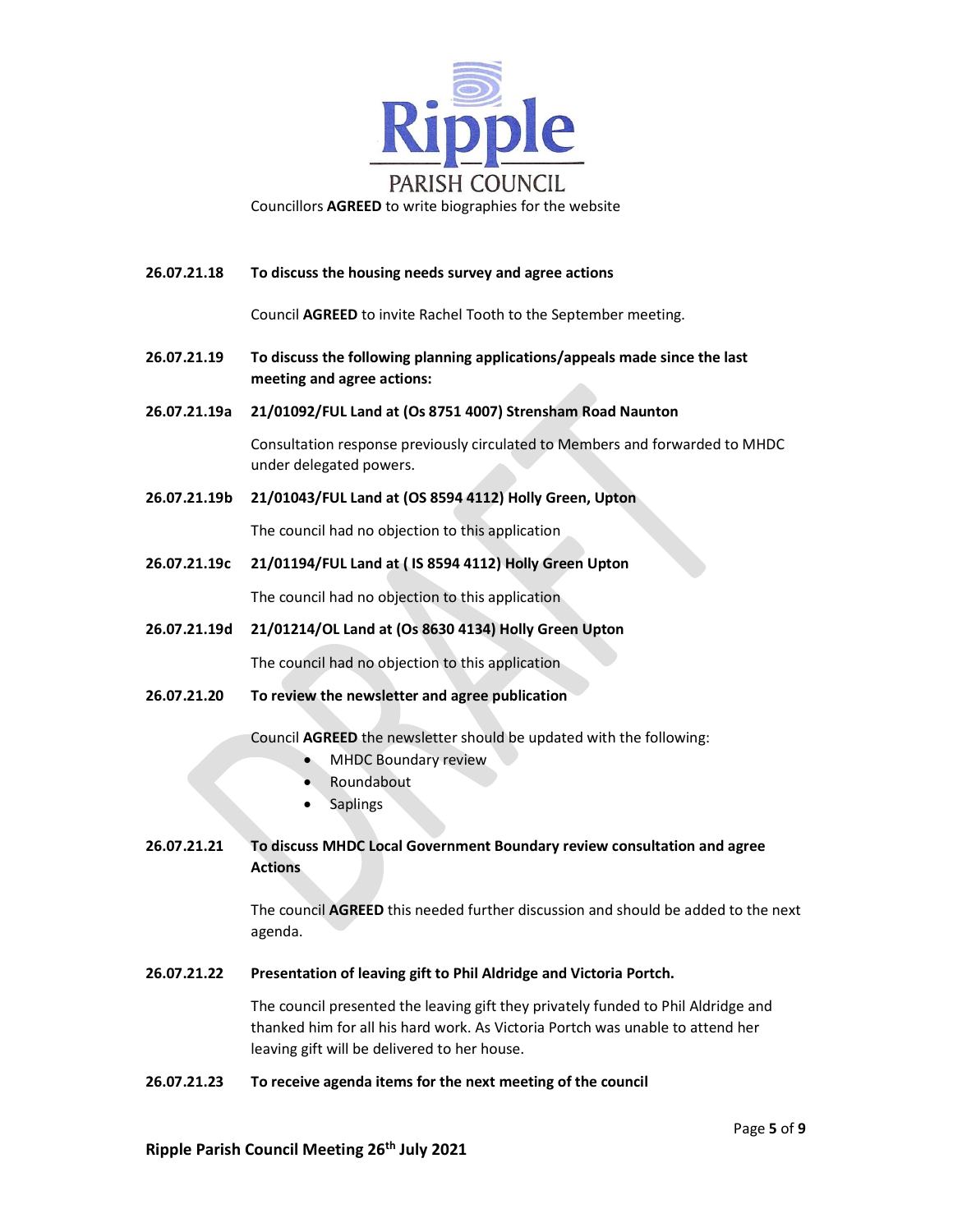

Defibrillators

26.07.21.24 Date of Next Meeting : Parish Council Meeting 13 September 2021

Meeting Closed 21:45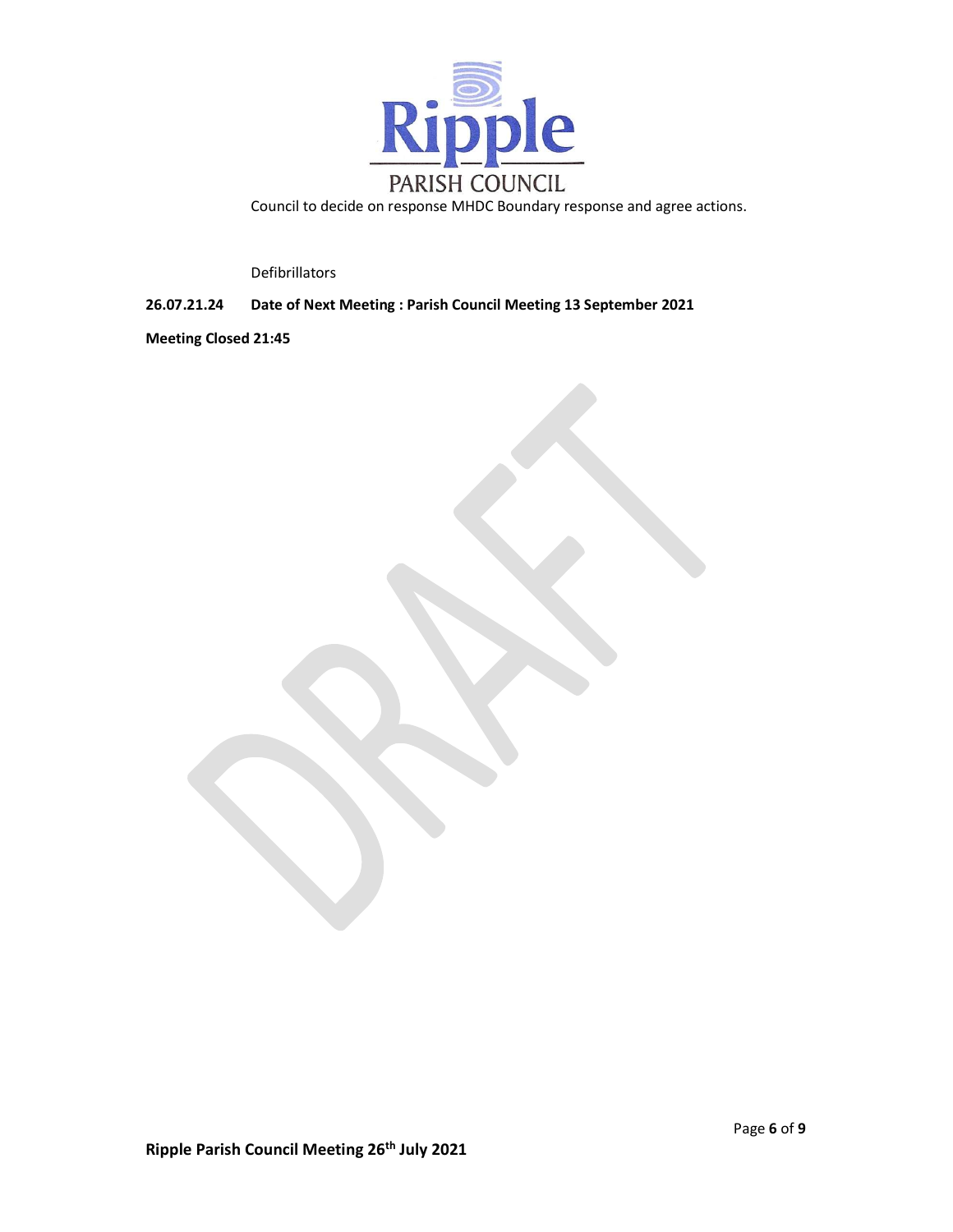

APPENDIX 1

# **Clerks Report**

| Legacy        | The council has been left legacy payments from 2 residents totalling £4000.<br>Bank details have been provided to the solicitor. Still waiting to see funds in<br>the account.                         |
|---------------|--------------------------------------------------------------------------------------------------------------------------------------------------------------------------------------------------------|
| <b>Scribe</b> | In the process of setting up Scribe and entering past data. Cost codes and<br>budget are now all setup. Payments to be added.                                                                          |
|               | Noticeboard Backing This was ordered beginning of July but still chasing order confirmation<br>and delivery date                                                                                       |
|               | Lengthsman Requested for the quote to be broken down for removing branch and<br>repairing fence. Still waiting for this to be sent over.                                                               |
|               | Saplings A4104 Spoken to Upton Clerk who confirmed that Upton would want their trees<br>replaced as well. Since then spoken to Martin who advised they were<br>discussing this again at their meeting. |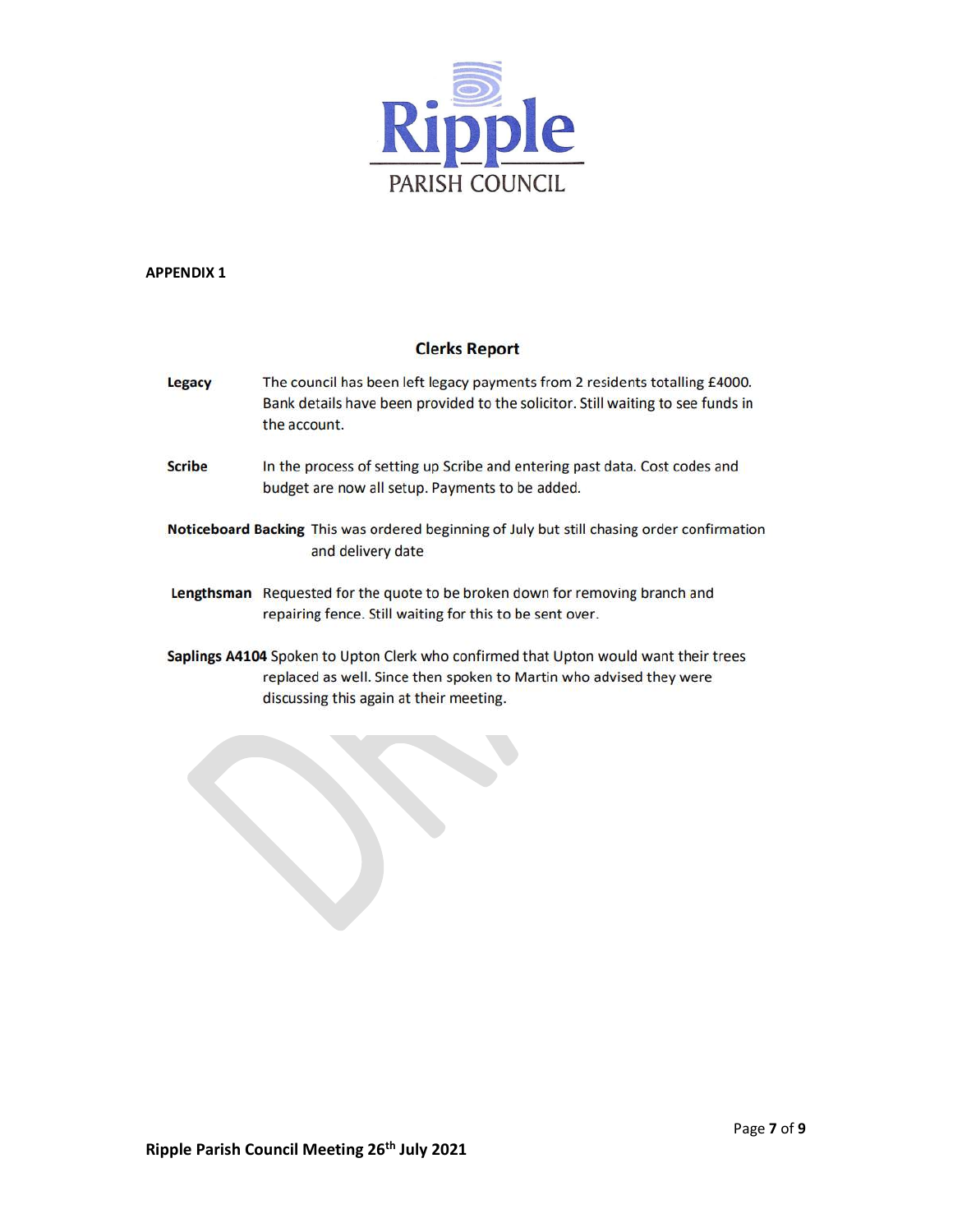

#### APPENDIX 2

| <b>Ripple Parish Council Budget</b><br>Monitoring Report 31.05.21 | <b>Budget</b><br>2020/21 | <b>Budget</b><br>2021/22      | April    | May      | June     | July     | August | September | October | November | December | January | February March |      | Accum.<br>Payments<br>to date | Bal. of<br><b>Budget</b><br>Remain |  |
|-------------------------------------------------------------------|--------------------------|-------------------------------|----------|----------|----------|----------|--------|-----------|---------|----------|----------|---------|----------------|------|-------------------------------|------------------------------------|--|
| Subscriptions (CALC)                                              | 1,100.00                 | 1200                          | 1014.82  |          |          |          |        |           |         |          |          |         |                |      | 1014.82                       | 185.18                             |  |
| Newsletter/Adverts/Flyers/Media                                   | 1,500.00                 | 1500                          |          |          |          |          |        |           |         |          |          |         |                |      | $\Omega$                      | 1500                               |  |
| Donations                                                         | 100.00                   | 750                           | 50       |          |          |          |        |           |         |          |          |         |                |      | 50                            | 700                                |  |
| Insurance                                                         | 600.00                   | 600                           |          |          |          |          |        |           |         |          |          |         |                |      | $\mathbf 0$                   | 600                                |  |
| <b>Grass Cutting/Trees</b>                                        | 4,500.00                 | 5000                          | 428.4    | 856.8    | 856.8    |          |        |           |         |          |          |         |                |      | 2142                          | 2858                               |  |
| Lengthsman                                                        | 3,000.00                 | 3000                          | 920      |          |          |          |        |           |         |          |          |         |                |      | 920                           | 2080                               |  |
| <b>Chairmans Allowance</b>                                        | 100.00                   | 100                           |          |          |          |          |        |           |         |          |          |         |                |      | $\Omega$                      | 100                                |  |
| Prof Fees/ Audit                                                  | 700.00                   | 750                           |          |          | 240      |          |        |           |         |          |          |         |                |      | 240                           | 510                                |  |
| <b>Clerks Expenses</b>                                            | 500.00                   | 500                           |          |          | 12.6     | 35.9     |        |           |         |          |          |         |                |      | 48.5                          | 451.5                              |  |
| <b>Clerks Wages</b>                                               | 6,250.00                 | 6250                          | 539.34   |          | 1397.92  |          |        |           |         |          |          |         |                |      | 1937.26                       | 4312.74                            |  |
| Annual Public Meeting                                             | 1,200.00                 | 750                           |          |          |          |          |        |           |         |          |          |         |                |      | $\Omega$                      | 750                                |  |
| <b>Fixed Assets</b>                                               | 0.00                     | $\Omega$                      |          |          |          |          |        |           |         |          |          |         |                |      | $^{\circ}$                    | C <sub>1</sub>                     |  |
| <b>Hall Hire</b>                                                  | 250.00                   | 250                           |          |          |          |          |        |           |         |          |          |         |                |      | $\Omega$                      | 250                                |  |
| Repairs                                                           | 500.00                   | 500                           |          |          | 298.36   |          |        |           |         |          |          |         |                |      | 298.36                        | 201.64                             |  |
| Vehicle Activated Sign                                            | 100.00                   | 200                           |          |          |          |          |        |           |         |          |          |         |                |      | $\Omega$                      | 200                                |  |
| <b>Recreation Ground Refurbishment</b>                            |                          | 2000                          |          | 1640     |          |          |        |           |         |          |          |         |                |      | 1640                          | 360                                |  |
| Tree Survey/Maintenance                                           |                          | 1500                          |          |          |          |          |        |           |         |          |          |         |                |      | $\Omega$                      | 1500                               |  |
| Website                                                           |                          | 1000                          |          |          |          |          |        |           |         |          |          |         |                |      | $\Omega$                      | 1000                               |  |
| Admin/Training                                                    |                          | 1000                          |          |          |          |          |        |           |         |          |          |         |                |      | $\Omega$                      | 1000                               |  |
| <b>Clerks Equipment</b>                                           |                          | 1000                          |          |          | 603.37   |          |        |           |         |          |          |         |                |      | 603.37                        | 396.63                             |  |
| <b>Total</b>                                                      |                          | 20.400.00 27.850.00           | 2,952.56 | 2,496.80 | 3,409.05 | 35.90    | 0.00   | 0.00      | 0.00    | 0.00     | 0.00     | 0.00    | 0.00           | 0.00 |                               | 8,894.31 18,955.69 27,850.00       |  |
| <b>RECEIPTS</b>                                                   |                          |                               |          |          |          |          |        |           |         |          |          |         |                |      |                               |                                    |  |
| Precept                                                           | 21,117.80                | 22014.51                      | 11007.5  |          |          |          |        |           |         |          |          |         |                |      | 11007.5                       | 11007.01                           |  |
| Deposit Interest                                                  | 4.50                     |                               | 0.13     | 0.13     | 0.12     | 0.12     |        |           |         |          |          |         |                |      | 0.5                           | 4.5                                |  |
| Lengthsman Scheme                                                 | 2,500.00                 | 2000                          |          |          |          |          |        |           |         |          |          |         |                |      | $\mathbf{0}$                  | 2000                               |  |
| Grants                                                            | 500.00                   | 500                           |          |          |          |          |        |           |         |          |          |         |                |      | $\Omega$                      | 500                                |  |
| Donations                                                         | 200.00                   | 200                           |          |          |          |          |        |           |         |          |          |         |                |      | $\circ$                       | 200                                |  |
| <b>Grass Cutting</b>                                              | 2,750.00                 | 2000                          |          |          |          |          |        |           |         |          |          |         |                |      | $\Omega$                      | 2000                               |  |
| Other Income                                                      | 0.00                     | n                             |          |          |          | 1500     |        |           |         |          |          |         |                |      | 1500                          | $-1500$                            |  |
| <b>Total Income</b>                                               |                          | 27,072.30 26,719.51 11,007.63 |          | 0.13     | 0.12     | 1.500.12 | 0.00   | 0.00      | 0.00    | 0.00     | 0.00     | 0.00    | 0.00           |      |                               | 0.00 12.508.00 14.211.51 26.719.51 |  |

#### **Ripple Parish Council Bank Reconciliation at 16.07.21**

| <b>Details - Parish Council Currect Acc.</b> | <b>Receipts</b> | Payments | <b>To be Authorised</b> |
|----------------------------------------------|-----------------|----------|-------------------------|
| Worcestershire CC                            | 1500            |          |                         |
| Unathourised Payments as Listed 26.07.21     |                 | 2566.16  | 2566.16                 |
| Payments Made Since 30.05.21                 |                 |          |                         |
| Chg 1307 Clerks Laptop                       |                 | 615.97   |                         |
| Chq 1309 Clerk Salary                        |                 | 540.16   |                         |
| Clerk Salary                                 |                 | 857.76   |                         |
| Chg 1306 Smart Cut                           |                 | 856.8    |                         |
| Chg 1308 Richard Barnes                      |                 | 1640     |                         |
| Chg 1300 Upton Glass                         |                 | 298.36   |                         |
| PKF Littlejohn                               |                 | 240      |                         |
| Smart Cut                                    |                 | 856.8    |                         |
| PATA                                         |                 | 35.9     |                         |
| Tota                                         | 1500            | 8507.91  | 2566.16                 |

#### **BANK RECONCILIATION**

| Current Acc. Opening Balance 30.05.21 | 17410.28 |
|---------------------------------------|----------|
| <b>Plus Receipts Above</b>            | 1500     |
|                                       | 18910.28 |
| Less Payments above                   | 8507.91  |
| <b>Closing Cash Balance</b>           | 10402.37 |
| Plus Payments to be authorised above  | 2566.16  |
| Closing bal at bank at 16.07.21       | 12968.53 |

| <b>Closing Balance after all payments</b> | 25458.97 |
|-------------------------------------------|----------|
| <b>Deposit Account</b>                    | 15056.6  |
| Current Account After Payments            | 10402.37 |

#### **Uncleared Cheques**

| 17/06/2019 Ripple Parish Hall<br>24.00 |
|----------------------------------------|
|                                        |
| 08/07/2019 Peter Gallagher<br>120.00   |
| 124.88                                 |
| 268.88                                 |
|                                        |